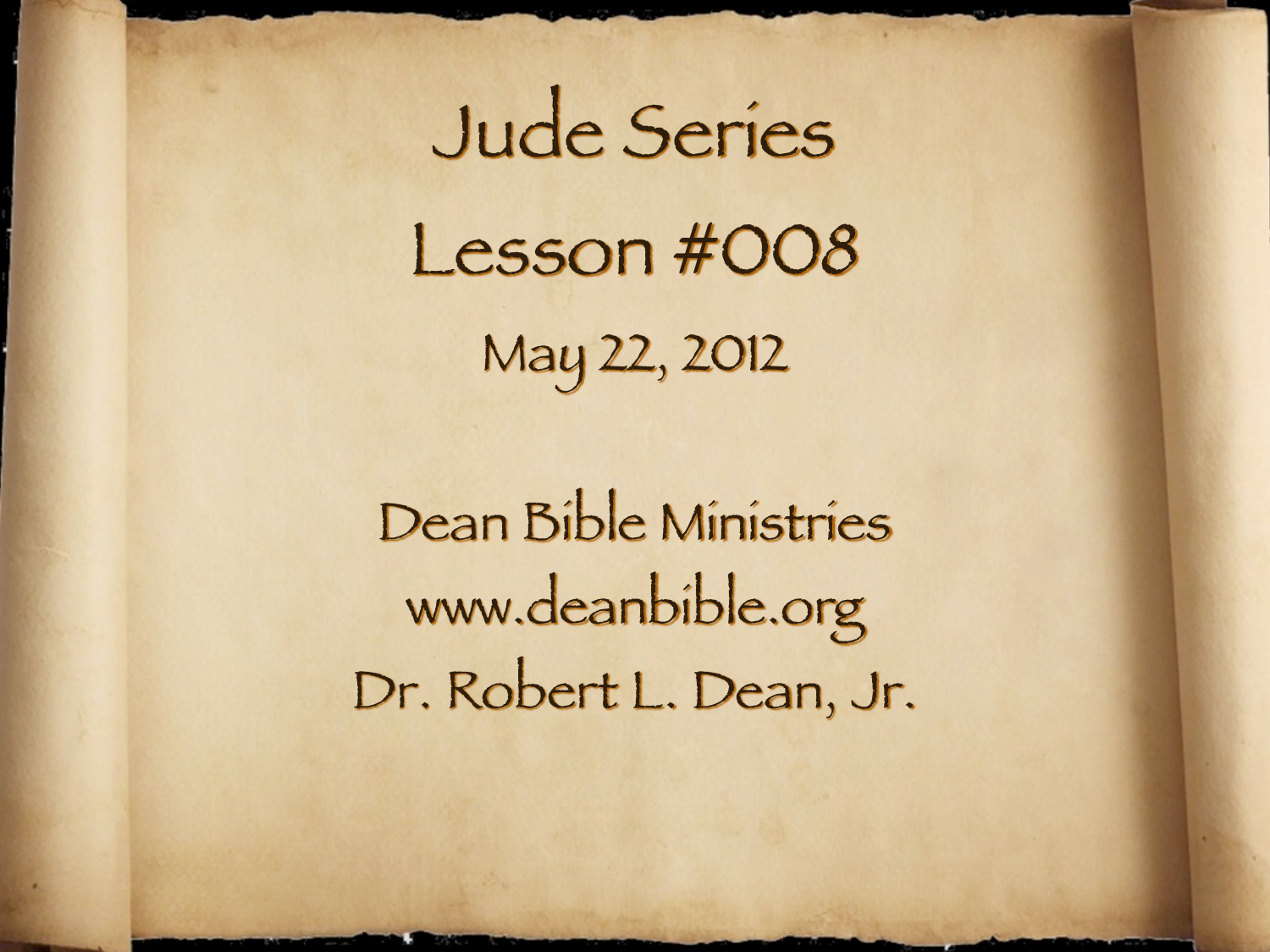#### **JUDE: CONTENDING FOR THE FAITH**

### **FUNDAMENTALS: WHAT ARE THE ESSENTIALS? JUDE 3**

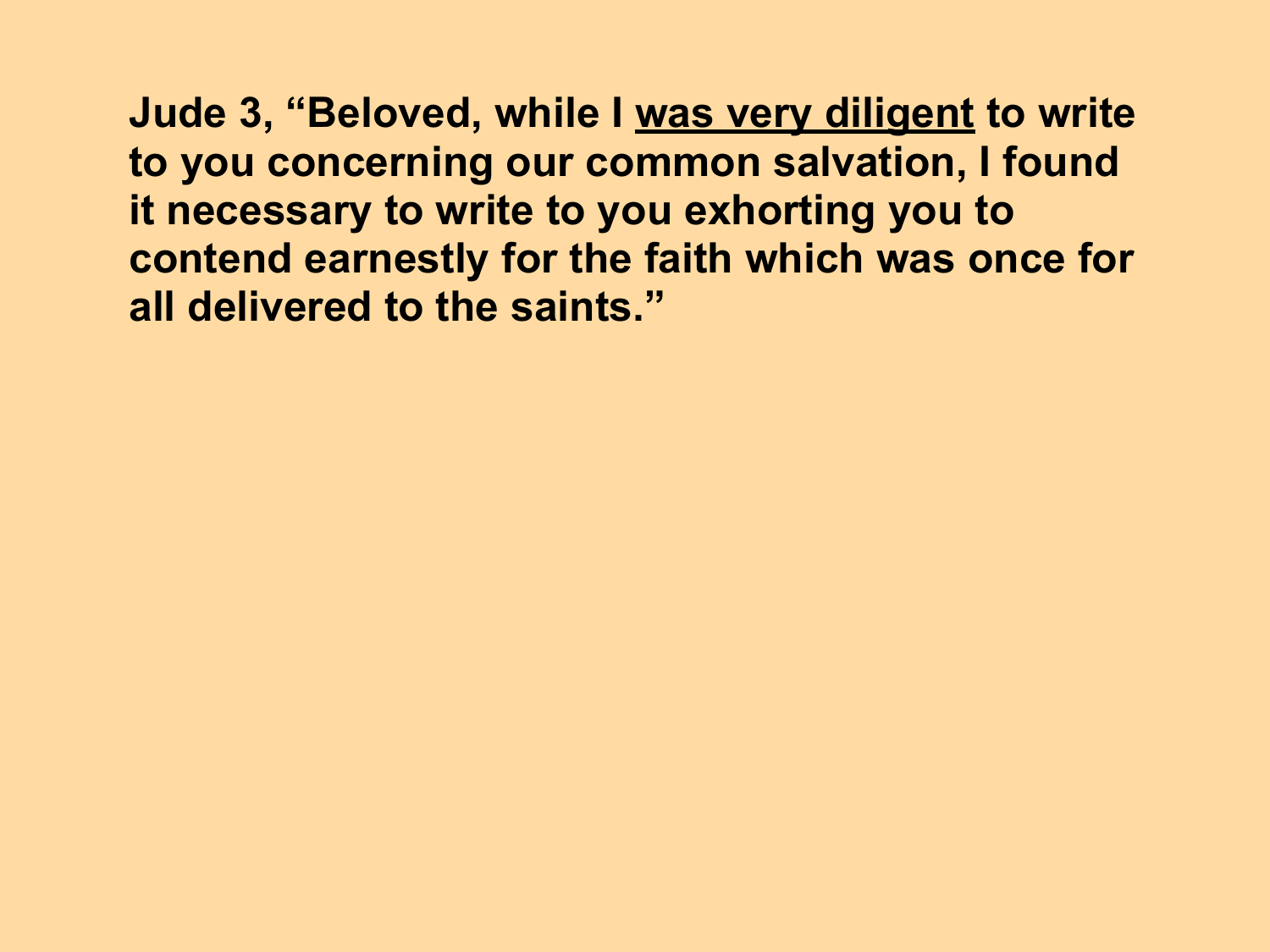**σπουδή spoudḗ**; *haste, speed*

*eagerness, earnestness, diligence, willingness, zeal*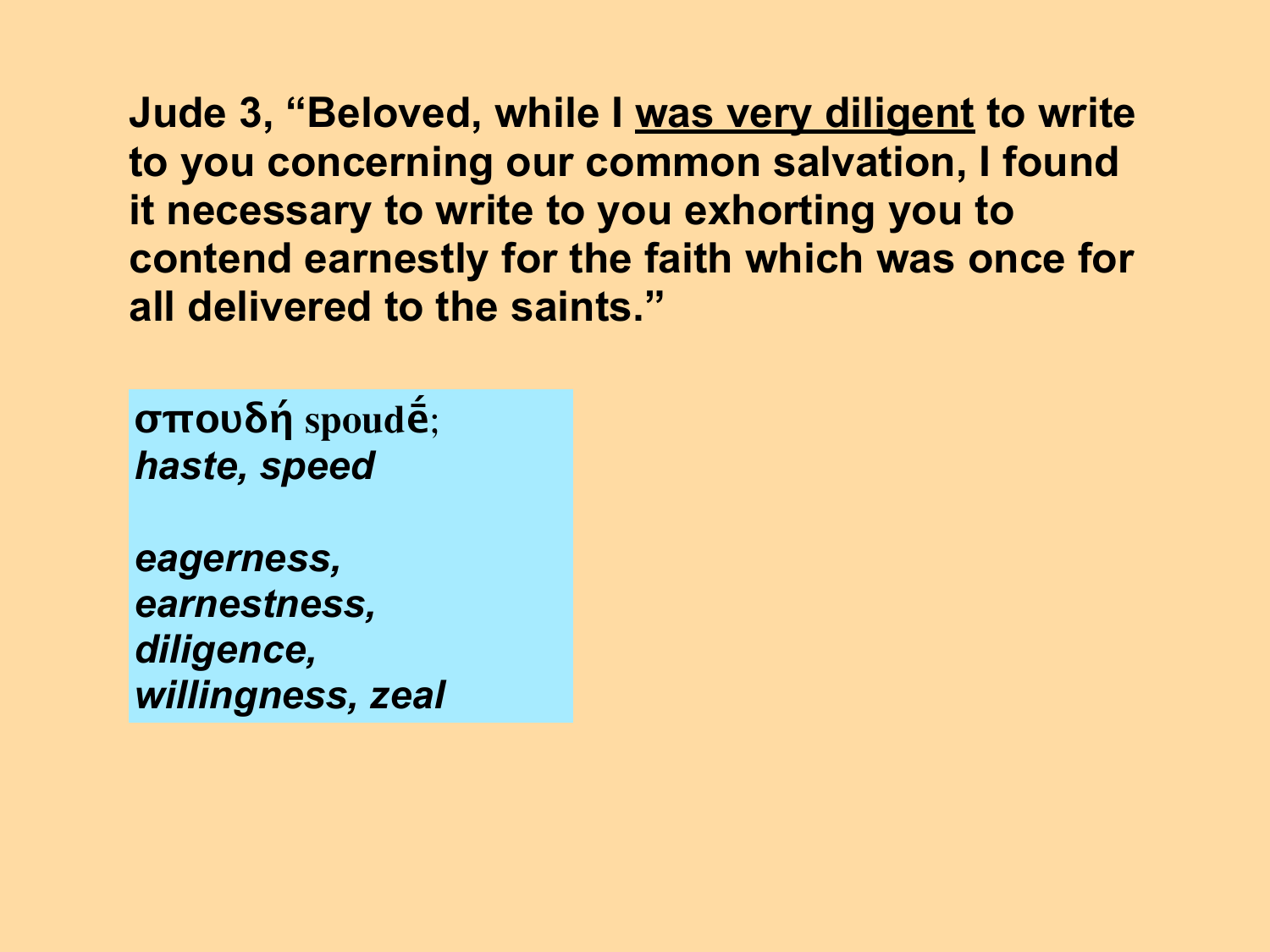**σπουδή spoudḗ**; *haste, speed*

*eagerness, earnestness, diligence, willingness, zeal* **ἔχω échō; pres act ind, 1s, "I have ..."**

**ἀνάγκη anágkē, "compelled, necessity" "I have a necessity, I am under compulsion ..."**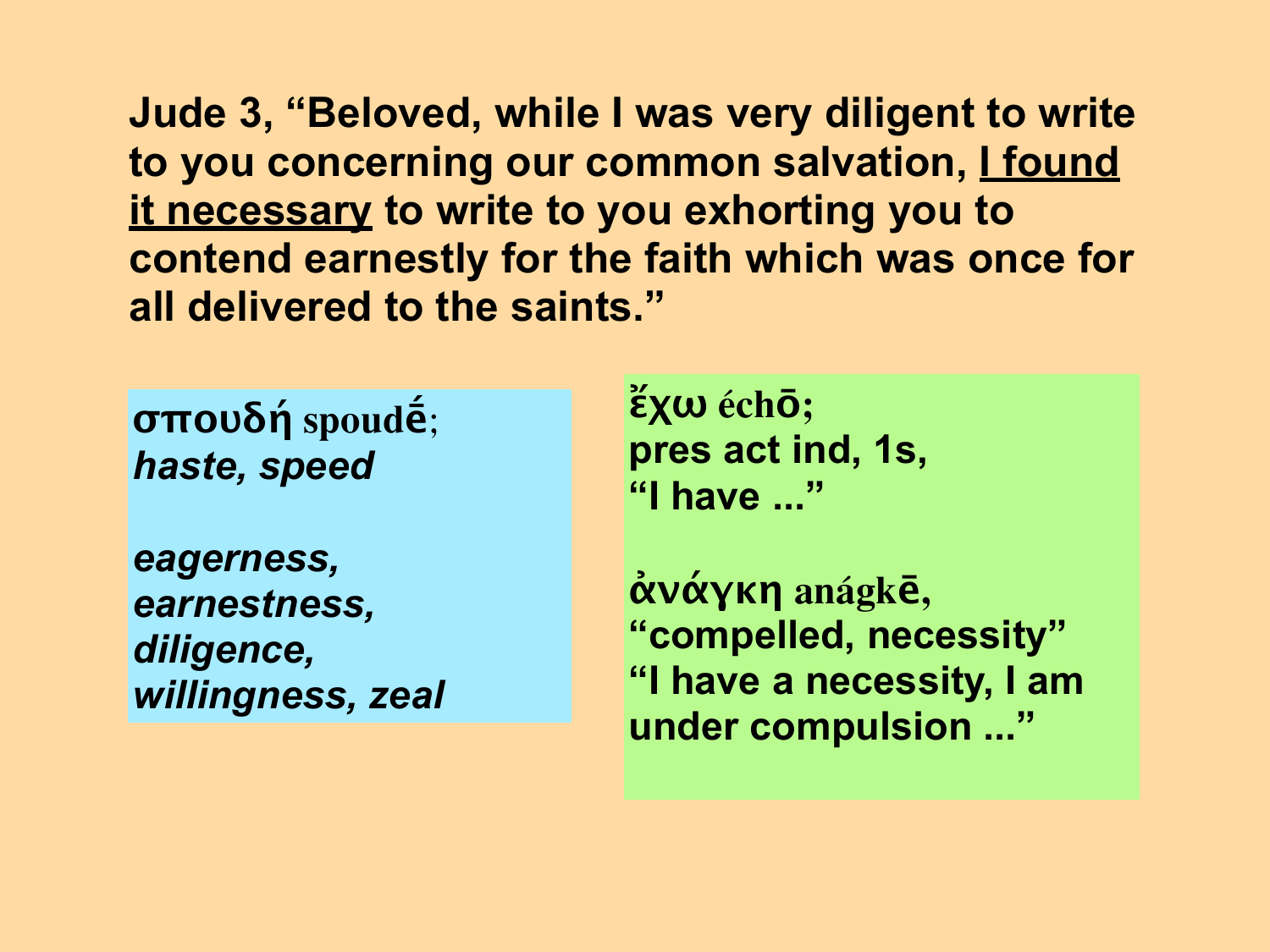**ἐπαγωνίζομαι;**  *epagōnízomai***; present active (deponent) infinitive Used for athletic competition; strive, contend earnestly; fight strongly for something**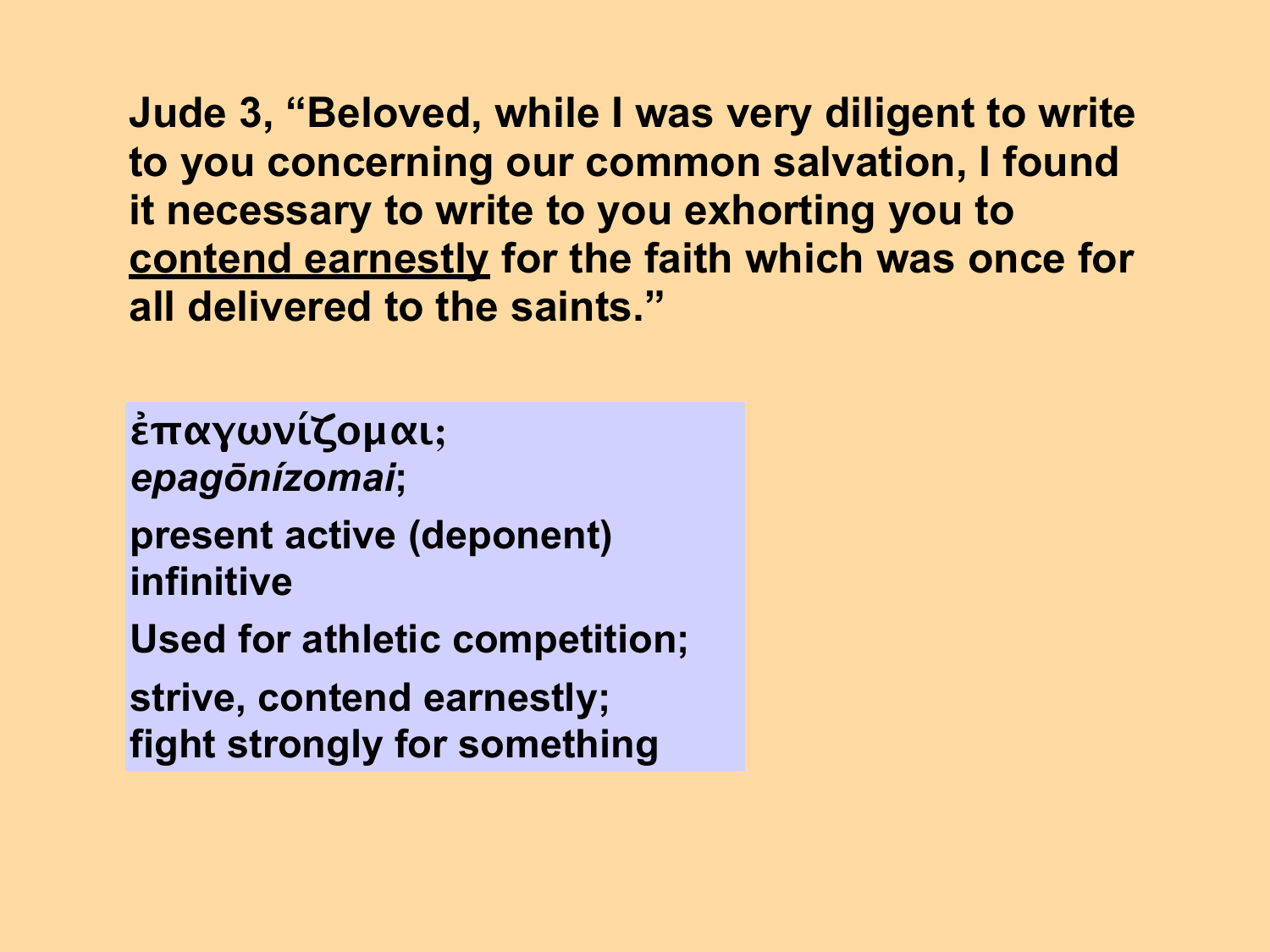**ἐπαγωνίζομαι epagōnízomai;** 

**"It was also used more generally of any conflict, contest, debate, or lawsuit. Involved is the thought of the expenditure of all one's energy in order to prevail. Here, as often, the verb is used metaphorically to denote a spiritual conflict in which believers are engaged. According to Alford, the preposition ἐπί in the compound 'gives the purpose for which the fight is to be waged.' The defensive nature of the conflict is made clear by the following dative, 'for the faith.' "** 

 **~D. Edmond Hiebert**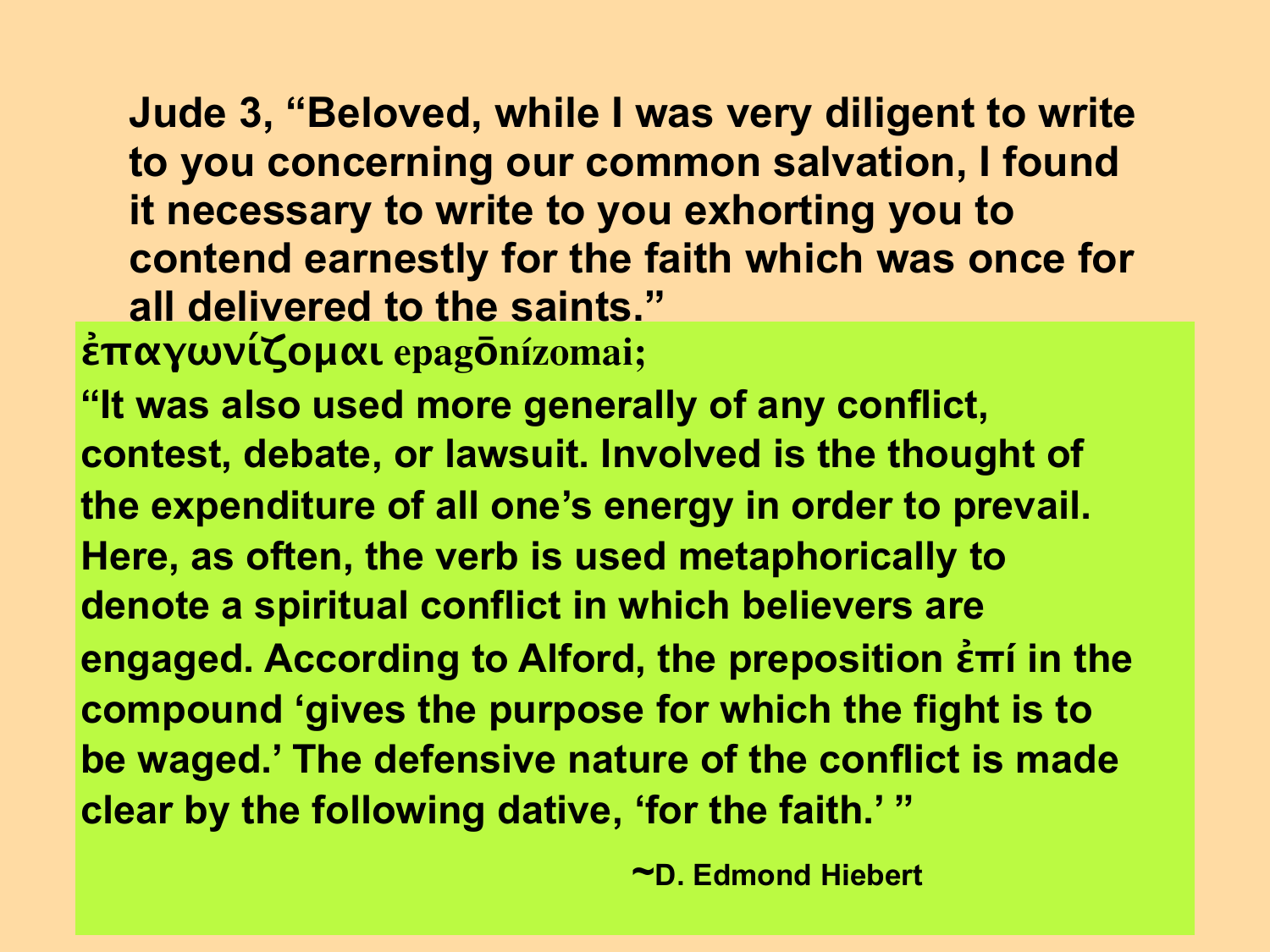**πίστις pístis;**

**With article: here it refers to a specific body of doctrine; the content of what a person believes.**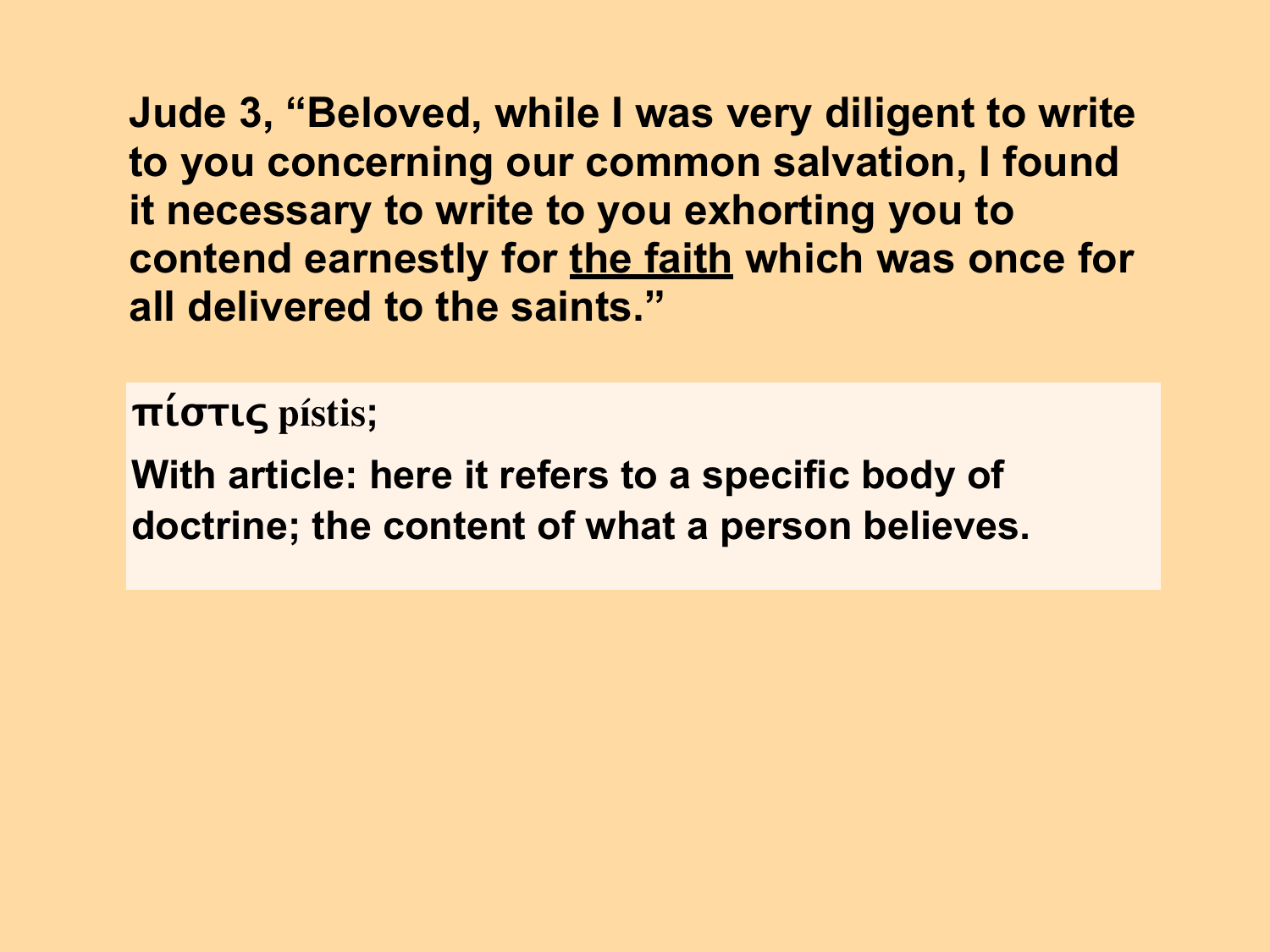### **Contending**

- **1. Internally: within our own soul**
- **2. Externally: inside the local church; outside the local church.**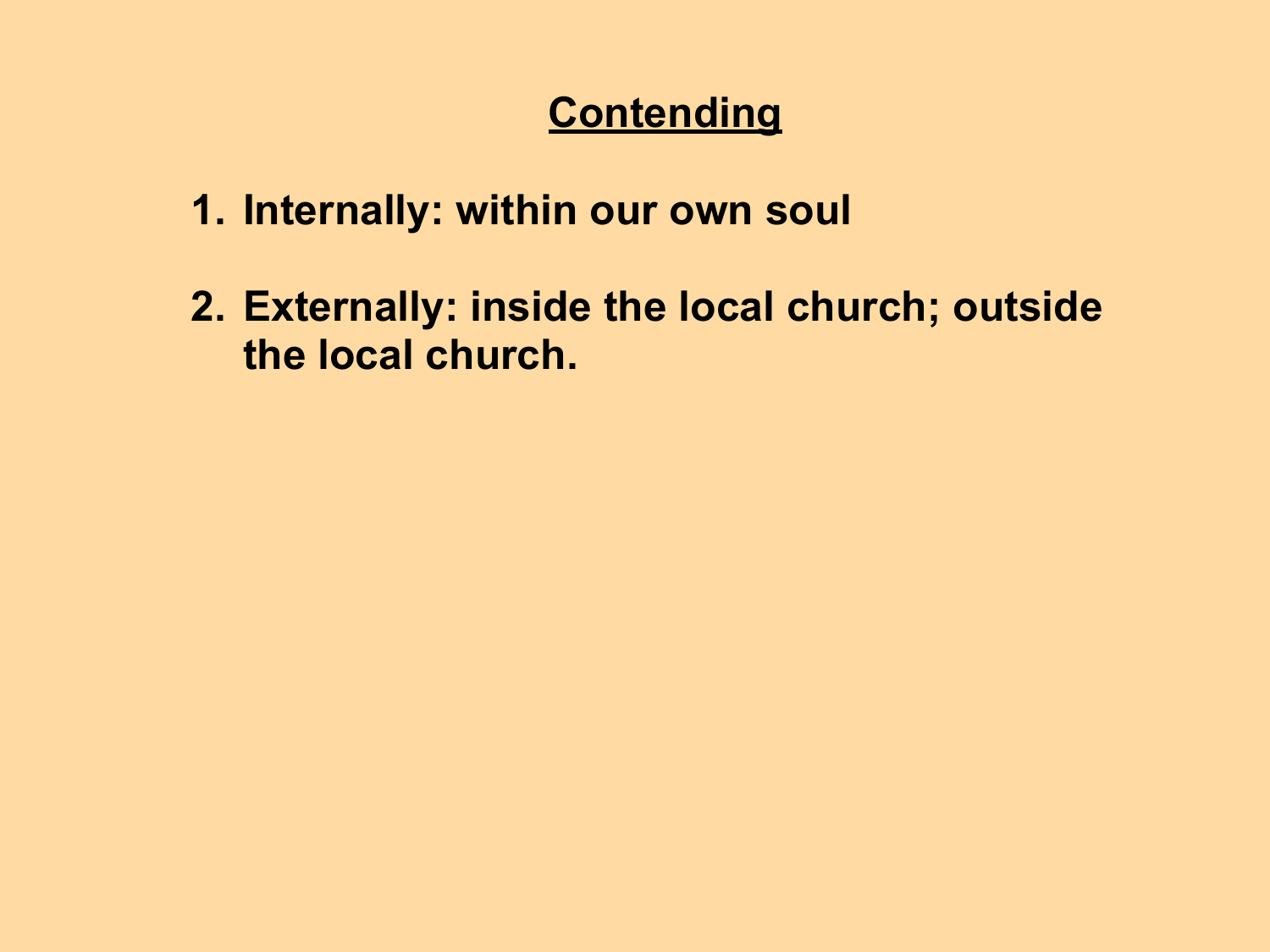# **Acts 20:28, "Therefore take heed to yourselves**

**and to all the flock, among which the Holy Spirit has made you overseers, to shepherd the church of God which He purchased with His own blood. Acts 20:29, "For I know this, that after my departure savage wolves will come in among you, not sparing the flock.** 

Acts 20:30, "Also from among yourselves men **will rise up, speaking perverse things, to draw away the disciples after themselves. Acts 20:31, "Therefore watch, and remember that for three years I did not cease to warn everyone** 

**night and day with tears."**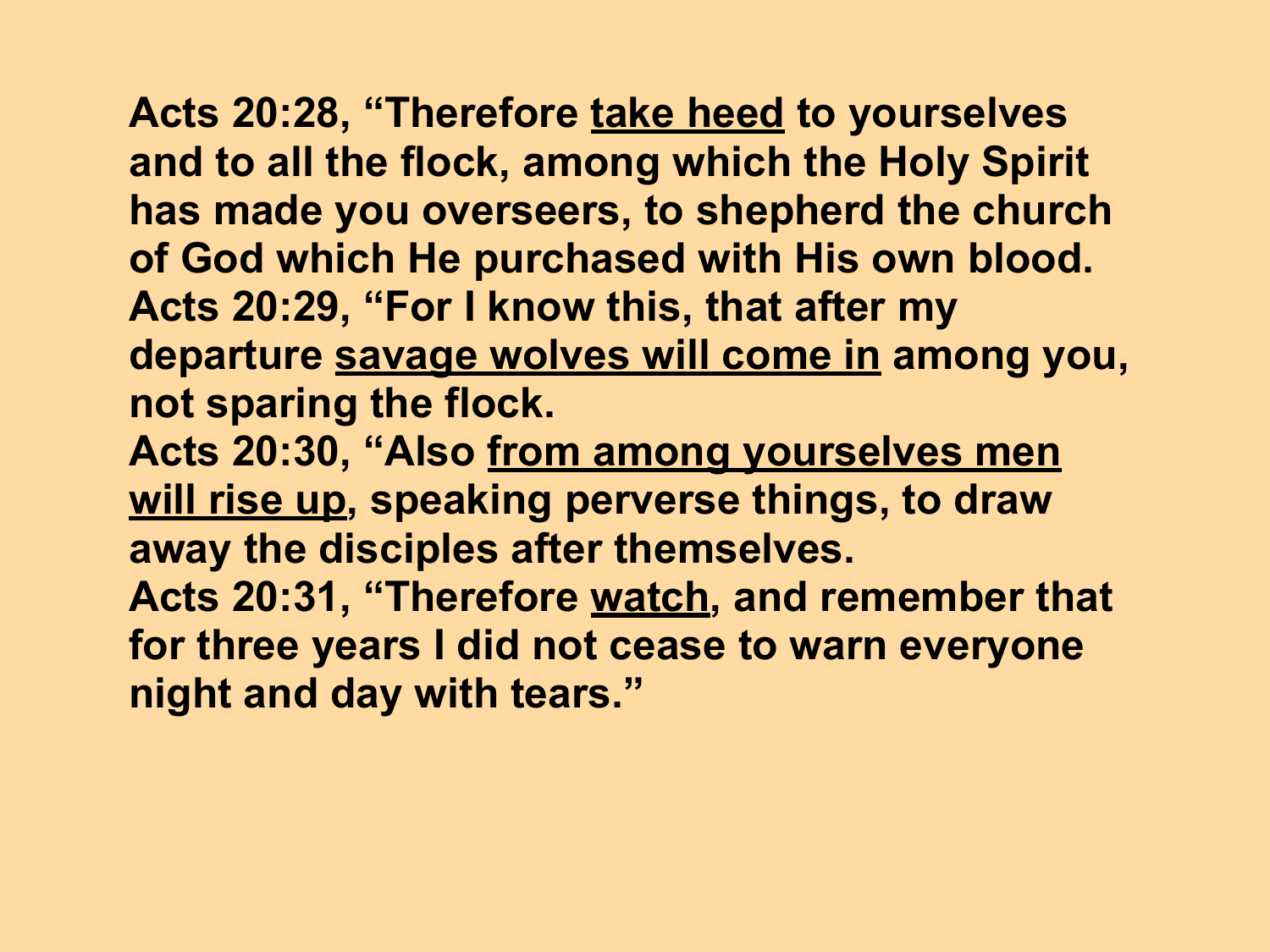## **FUNDAMENTALISM**

- **1. Princeton Theology: Charles, A.A., Caspar Hodge; B. B. Warfield.**
- **2. Dispensationalism: John Nelson Darby; James Hall Brooks; C. I. Scofield; Dwight Moody; L.S. Chafer.**
- **3.** *The Fundamentals***, 12 volumes, 1910–1915 Inerrancy of the Bible Literal Genesis, miracles; Virgin birth Bodily resurrection of Christ Literal, future return Substitutionary atonement**